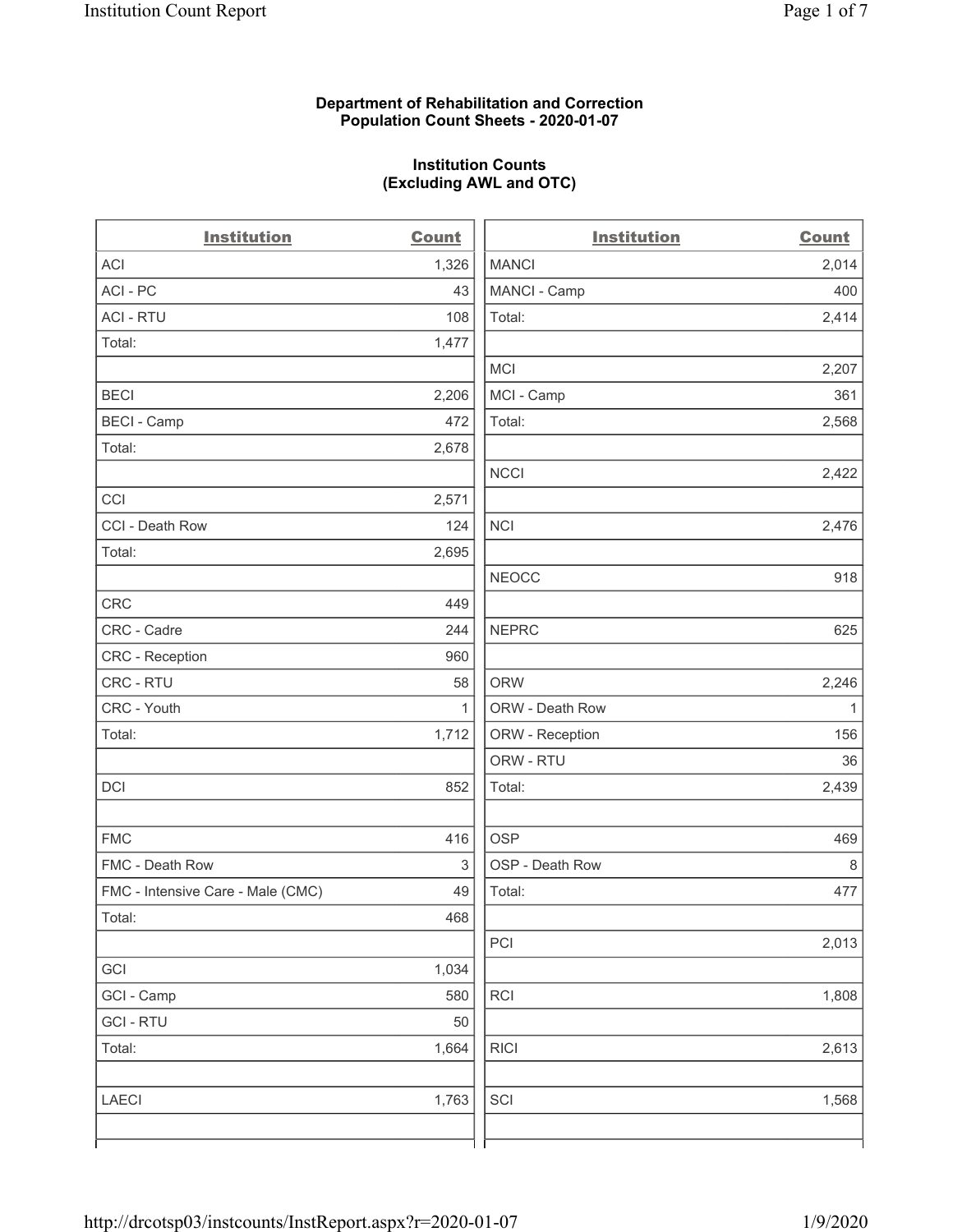| LECI                     | 1,836 | <b>SOCF</b>      | 1,254                              |
|--------------------------|-------|------------------|------------------------------------|
| LECI - Camp              | 185   | SOCF - RTU       | 71                                 |
| Total:                   | 2,021 | Total:           | 1,325                              |
|                          |       |                  |                                    |
| <b>LOCI</b>              | 2,239 | <b>TCI</b>       | 1,029                              |
|                          |       | TCI - Camp       | 427                                |
| LORCI                    | 190   | Total:           | 1,456                              |
| <b>LORCI - Cadre</b>     | 130   |                  |                                    |
| <b>LORCI - Reception</b> | 1,172 | <b>TOCI</b>      | 779                                |
| Total:                   | 1,492 | <b>TOCI - PC</b> | 95                                 |
|                          |       | Total:           | 874                                |
| <b>MACI</b>              | 1,000 |                  |                                    |
| MACI - Minimum           | 1,246 | <b>WCI</b>       | 1,264                              |
| Total:                   | 2,246 | <b>WCI-RTU</b>   | 32                                 |
|                          |       | Total:           | 1,296                              |
|                          |       |                  | 48,599<br><b>Total Population:</b> |

\* The Total Population includes 30 Offenders with Reason Codes 30 & 31. \*\* The Total Population includes 38 Offenders with Reason Code 0A.

## **Male Population by Security Level (Include AWL and Exclude OTC)**

| <b>Security Level</b>  |                   | <b>Body</b> | <b>AWL</b> | $(-OTC)$ | <b>Total</b> |
|------------------------|-------------------|-------------|------------|----------|--------------|
| <b>Total Level E</b>   |                   | 945         | 3          | 3        | 945          |
| Total Level 4          |                   | 1,730       | 15         | 12       | 1,733        |
| Total Level 3          |                   | 11,291      | 193        | 171      | 11,313       |
| Total Level 2          |                   | 16,566      | 167        | 123      | 16,610       |
| Total Level 1          |                   | 13,933      | 152        | 86       | 13,999       |
| <b>Total Death Row</b> |                   | 139         | 0          | $\Omega$ | 139          |
|                        | <b>Total Male</b> | 44,604      | 530        | 395      | 44,739       |

### **Female Population by Institution (Include AWL and Exclude OTC)**

| <b>Institution</b>     | <b>Body</b> | <b>AWL</b> | $(-OTC)$ | <b>Total</b> |
|------------------------|-------------|------------|----------|--------------|
| <b>DCI</b>             | 851         | 10         | 6        | 855          |
| <b>FMC</b>             | 6           |            |          | 6            |
| <b>NEPRC</b>           | 625         | 11         | 0        | 636          |
| <b>ORW</b>             | 2,245       | 44         | 26       | 2,263        |
| <b>ORW - Death Row</b> |             | 0          | 0        |              |
| ORW - Reception        | 156         | 4          | 4        | 156          |
|                        |             |            |          |              |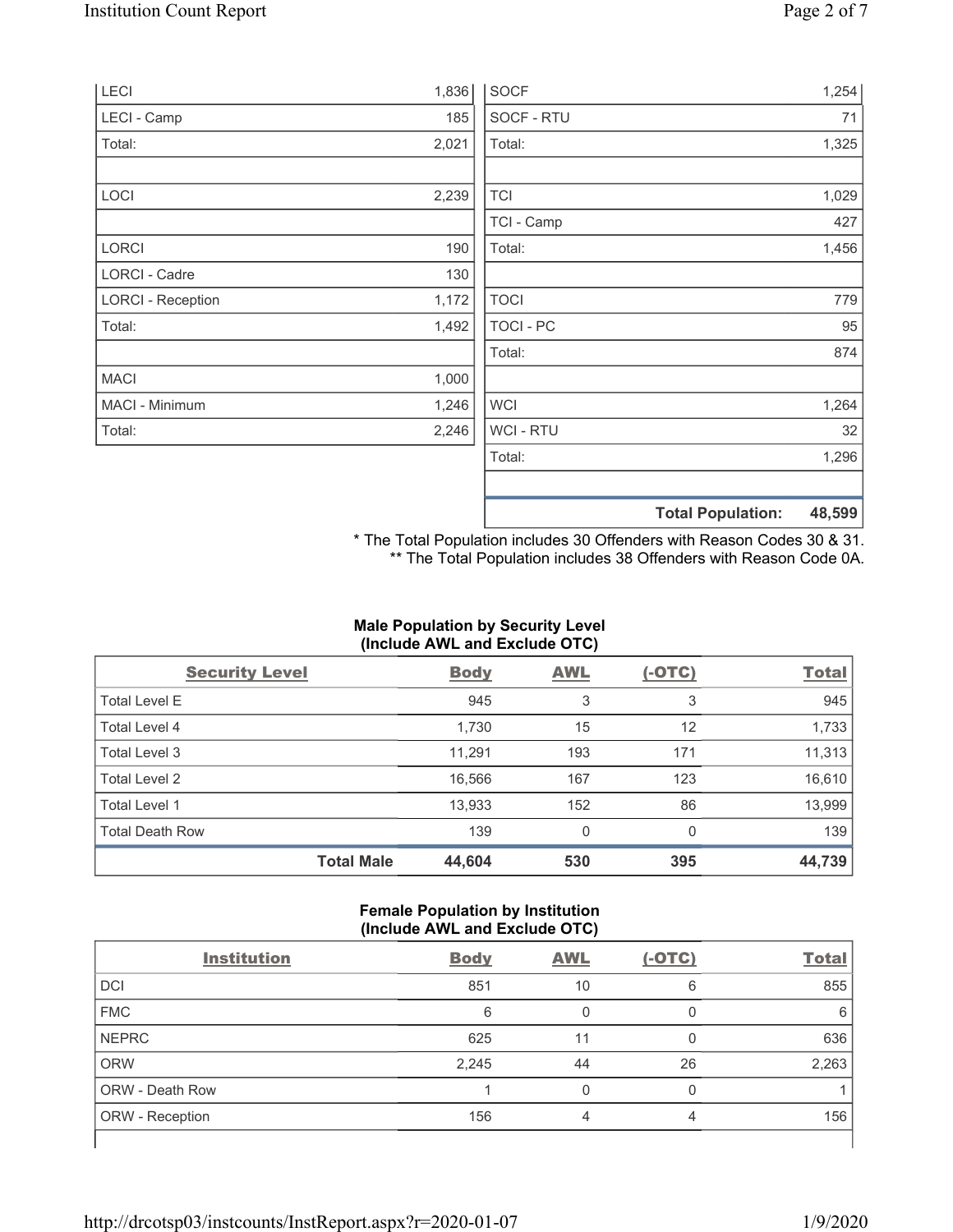| l ORW - RTU |                          | 36     |     |     | 36     |
|-------------|--------------------------|--------|-----|-----|--------|
|             | <b>Total Female</b>      | 3.920  | 69  | 36  | 3,953  |
|             |                          |        |     |     |        |
|             | <b>Total Population:</b> | 48,524 | 599 | 431 | 48,692 |

## **Male Population by Institution: Security Level 5 and E (Include AWL and Exclude OTC)**

| <b>Institution</b>   | <b>Body</b>    | <b>AWL</b>          | $(-OTC)$            | <b>Total</b>   |
|----------------------|----------------|---------------------|---------------------|----------------|
| ACI                  | $\overline{2}$ | $\mathsf{O}\xspace$ | $\mathbf 0$         | $\overline{2}$ |
| <b>BECI</b>          | 1              | $\mathbf 0$         | $\mathbf 0$         | 1              |
| CRC                  | $\,6$          | $\mathbf 0$         | $\mathsf{O}\xspace$ | $6\,$          |
| CRC - Reception      | 1              | $\mathsf{O}\xspace$ | $\mathsf{O}\xspace$ | 1              |
| CRC - RTU            | $\,6\,$        | $\mathsf{O}\xspace$ | $\mathsf{O}\xspace$ | $\,6\,$        |
| <b>FMC</b>           | 1              | $\mathsf{O}\xspace$ | $\mathsf{O}\xspace$ | $\mathbf 1$    |
| LECI                 | $\overline{2}$ | $\mathbf 0$         | $\mathsf{O}\xspace$ | $\sqrt{2}$     |
| <b>LORCI</b>         | 1              | $\mathsf{O}\xspace$ | 0                   | 1              |
| <b>MACI</b>          | 15             | $\mathbf{1}$        | 1                   | 15             |
| <b>MANCI</b>         |                | $\mathbf 0$         | 0                   | 1              |
| <b>OSP</b>           | 314            | 1                   | 1                   | 314            |
| RCI                  | 3              | $\mathsf{O}\xspace$ | 0                   | 3              |
| <b>SOCF</b>          | 441            | 1                   | 1                   | 441            |
| <b>TOCI</b>          | 132            | $\mathbf 0$         | 0                   | 132            |
| TOCI - PC            | $\overline{2}$ | $\mathbf 0$         | $\mathbf 0$         | $\overline{2}$ |
| <b>WCI</b>           | 12             | $\mathbf 0$         | 0                   | 12             |
| WCI - RTU            | 5              | $\mathbf 0$         | $\boldsymbol{0}$    | 5              |
| <b>Total Level 5</b> | 945            | 3                   | 3                   | 945            |

# **Male Population by Institution: Security Level 4 (Include AWL and Exclude OTC)**

| <b>Body</b> | <b>AWL</b> | $(-OTC)$ | <b>Total</b> |
|-------------|------------|----------|--------------|
| 6           |            |          | 6            |
| Δ           |            |          |              |
| 12          |            |          | 12           |
| 5           |            |          | 5            |
|             |            |          |              |
|             |            |          |              |
| 3           |            |          |              |
|             |            |          |              |
|             |            |          |              |
|             |            |          |              |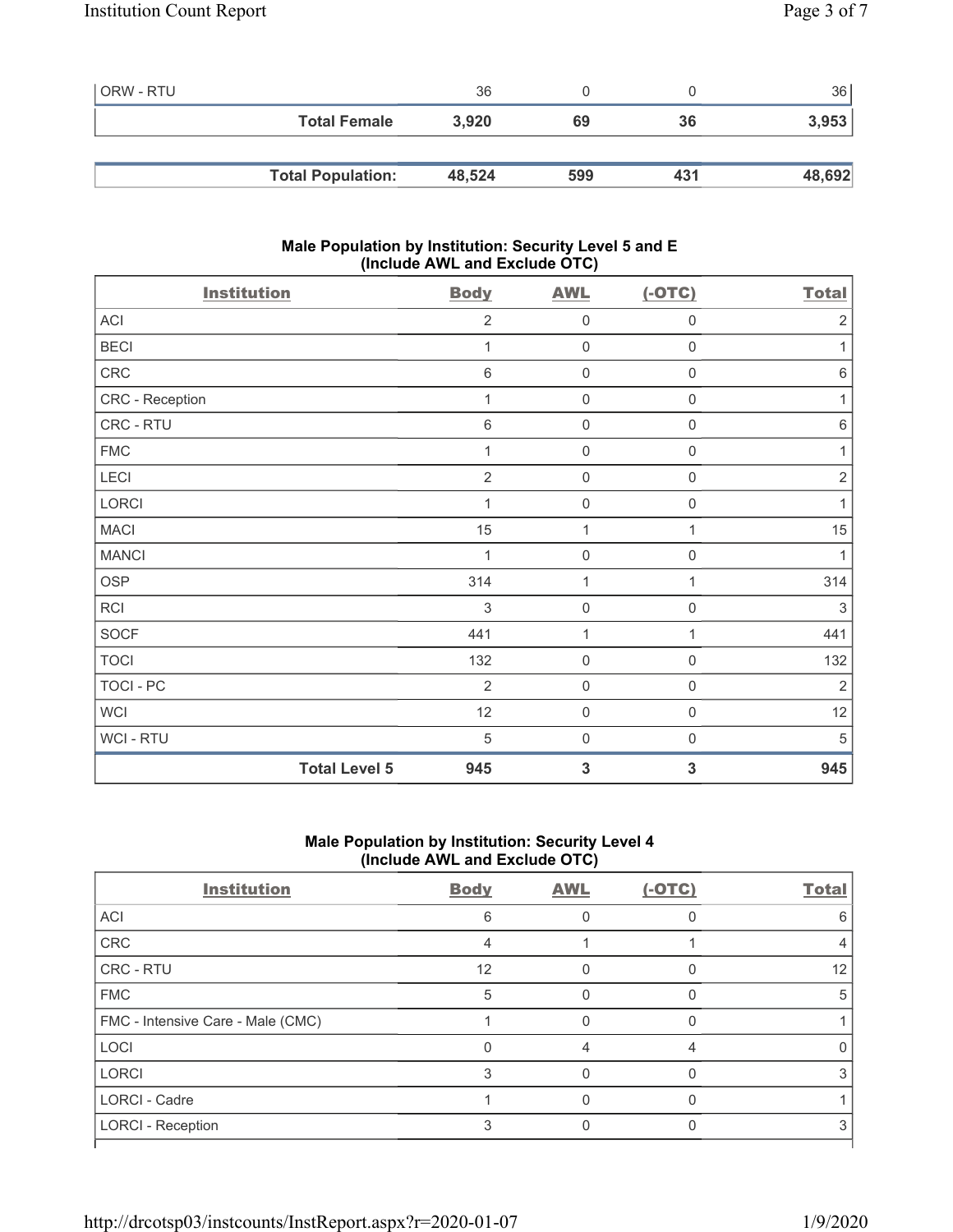|                  | <b>Total Level 4</b> | 1,730          | 15            | 12           | 1,733 |
|------------------|----------------------|----------------|---------------|--------------|-------|
| WCI - RTU        |                      | 3              | 0             |              | 3     |
| <b>WCI</b>       |                      | $\overline{2}$ | $\Omega$      | <sup>0</sup> | 2     |
| <b>TOCI - PC</b> |                      | 16             | 0             | $\Omega$     | 16    |
| <b>TOCI</b>      |                      | 633            | $\mathcal{P}$ |              | 634   |
| <b>TCI</b>       |                      | 6              | 0             | 0            | 6     |
| SOCF - RTU       |                      | 71             | 0             | 0            | 71    |
| <b>SOCF</b>      |                      | 808            | 7             | 5            | 810   |
| <b>OSP</b>       |                      | 135            |               |              | 135   |
| <b>NEOCC</b>     |                      | 6              | 0             |              | 6     |
| <b>MACI</b>      |                      | 15             | 0             |              | 15    |

## **Male Population by Institution: Security Level 3 (Include AWL and Exclude OTC)**

| <b>Institution</b>                | <b>Body</b>              | <b>AWL</b>          | $(-OTC)$       | <b>Total</b>   |
|-----------------------------------|--------------------------|---------------------|----------------|----------------|
| <b>ACI</b>                        | 20                       | $\mathsf 0$         | $\mathsf 0$    | 20             |
| ACI-PC                            | 8                        | $\mathsf{O}\xspace$ | $\mathbf 0$    | 8              |
| <b>BECI</b>                       | 6                        | $\mathsf 0$         | $\mathbf 0$    | $\,6\,$        |
| CCI                               | $\boldsymbol{9}$         | $\mathsf{O}\xspace$ | $\mathbf 0$    | $\overline{9}$ |
| CRC                               | 228                      | 10                  | 10             | 228            |
| CRC - Cadre                       | 22                       | $\mathbf 0$         | $\mathbf 0$    | 22             |
| CRC - Reception                   | 546                      | 20                  | 20             | 546            |
| CRC - RTU                         | 40                       | $\mathsf 0$         | $\mathbf 0$    | 40             |
| <b>FMC</b>                        | $\overline{7}$           | $\mathsf{O}\xspace$ | $\mathbf 0$    | $\overline{7}$ |
| FMC - Intensive Care - Male (CMC) | $\mathsf 3$              | $\mathsf{O}\xspace$ | $\mathbf 0$    | $\mathsf 3$    |
| <b>LAECI</b>                      | 8                        | $\mathbf 0$         | $\mathbf 0$    | 8              |
| LECI                              | 1,748                    | 20                  | 15             | 1,753          |
| LOCI                              | 3                        | $\mathsf{O}\xspace$ | $\mathbf 0$    | $\mathsf 3$    |
| LORCI                             | 74                       | 70                  | 69             | 75             |
| <b>LORCI - Cadre</b>              | 9                        | $\mathsf{O}\xspace$ | $\mathbf 0$    | $\overline{9}$ |
| <b>LORCI - Reception</b>          | 944                      | $\mathsf 3$         | $\overline{2}$ | 945            |
| <b>MACI</b>                       | 858                      | $\overline{4}$      | 1              | 861            |
| <b>MANCI</b>                      | 1,921                    | 24                  | 21             | 1,924          |
| <b>MCI</b>                        | $\overline{4}$           | $\mathsf 0$         | $\mathbf 0$    | $\overline{4}$ |
| <b>NCCI</b>                       | $\boldsymbol{9}$         | $\mathsf{O}\xspace$ | $\mathbf 0$    | $\overline{9}$ |
| <b>NCI</b>                        | $\overline{\mathcal{L}}$ | $\mathsf{O}\xspace$ | $\mathsf 0$    | 4              |
| <b>NEOCC</b>                      | 884                      | 5                   | $\sqrt{3}$     | 886            |
| <b>OSP</b>                        | $\mathbf{1}$             | $\mathsf{O}\xspace$ | $\mathsf{O}$   | $\mathbf{1}$   |
| PCI                               | 44                       | $\overline{1}$      | $\mathbf 0$    | 45             |
| <b>RCI</b>                        | 1,615                    | 11                  | 10             | 1,616          |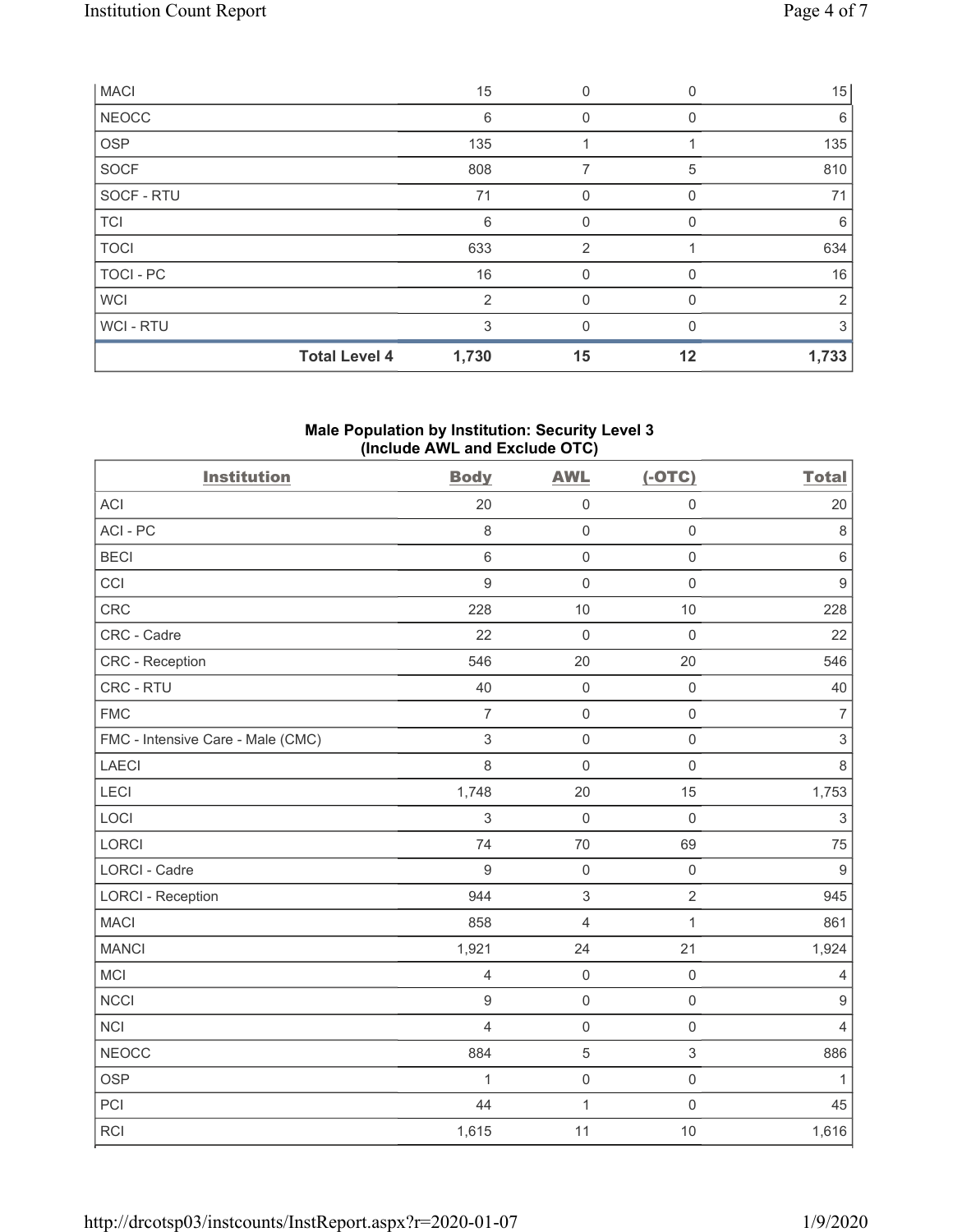| RICI        |                      | 5      | 0           |          | 5 <sup>5</sup> |
|-------------|----------------------|--------|-------------|----------|----------------|
| SCI         |                      | 5      | 0           | O        | 5              |
| SOCF        |                      | 5      | 0           | O        | 5              |
| <b>TCI</b>  |                      | 940    | 11          | 10       | 941            |
| TCI - Camp  |                      |        | 0           |          |                |
| <b>TOCI</b> |                      | 14     | $\mathbf 0$ | 0        | 14             |
| TOCI - PC   |                      | 77     | 0           |          | 77             |
| <b>WCI</b>  |                      | 1,209  | 14          | 10       | 1,213          |
| WCI-RTU     |                      | 20     | $\Omega$    | $\Omega$ | 20             |
|             | <b>Total Level 3</b> | 11,291 | 193         | 171      | 11,313         |

## **Male Population by Institution: Security Level 2 (Include AWL and Exclude OTC)**

| <b>Institution</b>                | <b>Body</b>  | <b>AWL</b>          | $(-OTC)$            | <b>Total</b> |
|-----------------------------------|--------------|---------------------|---------------------|--------------|
| <b>ACI</b>                        | 742          | 3                   | $\overline{2}$      | 743          |
| ACI-PC                            | 25           | $\mathbf 0$         | $\mathsf{O}\xspace$ | 25           |
| <b>ACI - RTU</b>                  | 80           | $\mathbf 0$         | $\mathsf{O}\xspace$ | 80           |
| <b>BECI</b>                       | 1,561        | $\boldsymbol{9}$    | $\,8\,$             | 1,562        |
| <b>BECI - Camp</b>                | $\mathbf{1}$ | $\mathbf 0$         | $\mathsf 0$         | $\mathbf{1}$ |
| CCI                               | 1,974        | 13                  | $\,6\,$             | 1,981        |
| CRC                               | 119          | $\overline{2}$      | $\sqrt{2}$          | 119          |
| CRC - Cadre                       | 222          | $\mathbf 0$         | $\mathbf 0$         | 222          |
| CRC - Reception                   | 287          | $\boldsymbol{9}$    | $\boldsymbol{9}$    | 287          |
| CRC - Youth                       | $\mathbf{1}$ | $\mathbf 0$         | $\mathbf 0$         | 1            |
| DCI                               | $\mathbf{1}$ | $\mathbf 0$         | $\mathsf{O}\xspace$ | $\mathbf{1}$ |
| <b>FMC</b>                        | 14           | $\mathbf 1$         | $\mathbf 0$         | 15           |
| FMC - Intensive Care - Male (CMC) | 14           | $\mathbf 0$         | $\mathsf{O}\xspace$ | 14           |
| GCI                               | 398          | $\overline{4}$      | $\mathbf{1}$        | 401          |
| <b>GCI-RTU</b>                    | 39           | $\mathsf{O}\xspace$ | $\mathbf 0$         | 39           |
| LAECI                             | 1,128        | 18                  | 16                  | 1,130        |
| LECI                              | 80           | $\mathbf 0$         | $\mathbf 0$         | 80           |
| LOCI                              | 1,380        | 18                  | 14                  | 1,384        |
| <b>LORCI</b>                      | 100          | 22                  | 20                  | 102          |
| <b>LORCI - Cadre</b>              | 118          | $\mathbf 0$         | $\mathbf 0$         | 118          |
| <b>LORCI - Reception</b>          | 115          | $\mathbf{1}$        | $\mathbf{1}$        | 115          |
| <b>MACI</b>                       | 111          | $\overline{4}$      | $\overline{4}$      | 111          |
| <b>MANCI</b>                      | 68           | $\mathsf{O}\xspace$ | $\mathbf 0$         | 68           |
| MCI                               | 1,679        | 12                  | $\sqrt{5}$          | 1,686        |
| <b>NCCI</b>                       | 1,152        | $\,8\,$             | $\,8\,$             | 1,152        |
| <b>NCI</b>                        | 1,491        | 11                  | $\,8\,$             | 1,494        |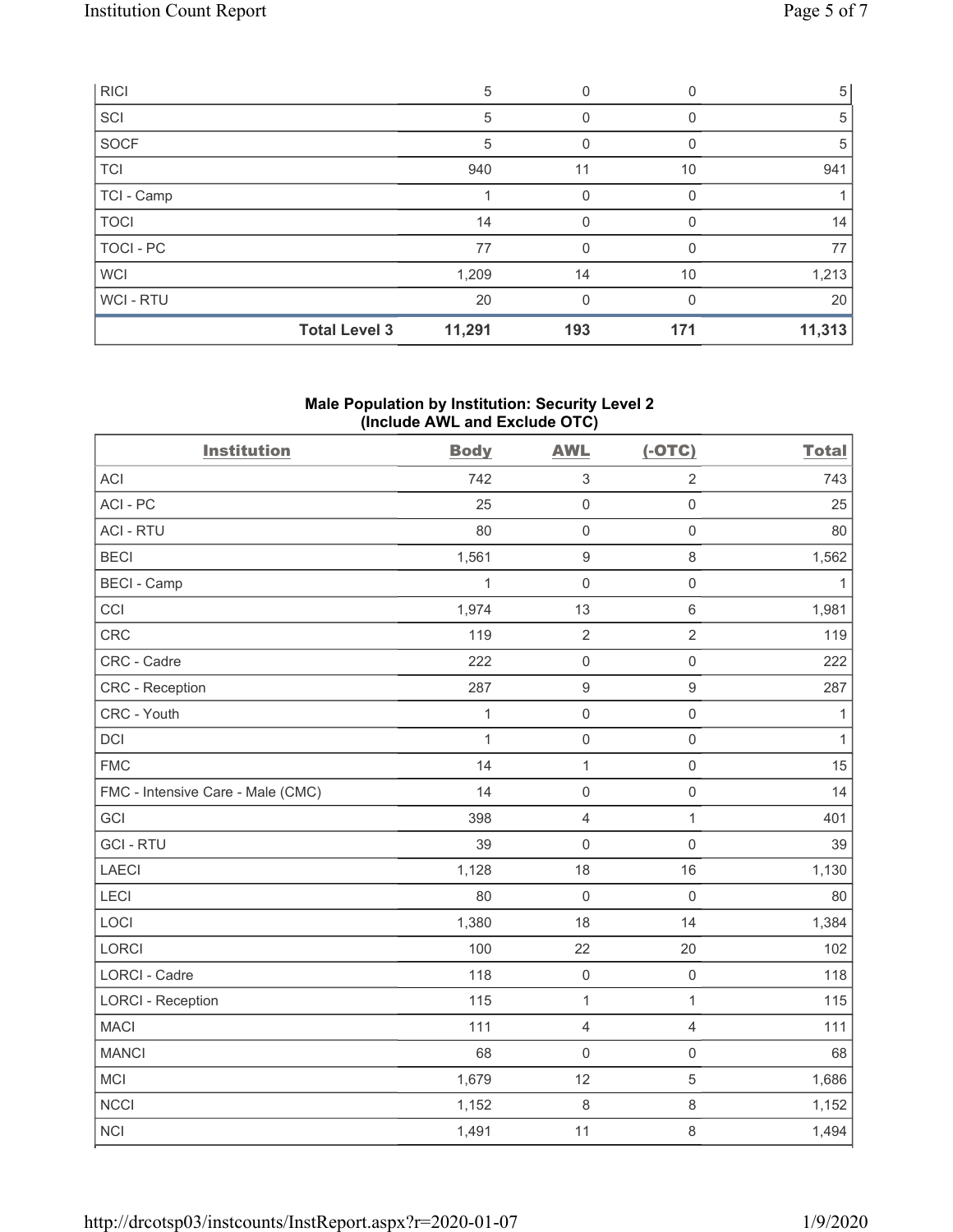| NEOCC       |                      | 28     | 0             |               | 28     |
|-------------|----------------------|--------|---------------|---------------|--------|
| <b>OSP</b>  |                      |        |               |               |        |
| PCI         |                      | 861    | 6             |               | 866    |
| <b>RCI</b>  |                      | 190    | $\mathcal{P}$ | $\mathcal{P}$ | 190    |
| <b>RICI</b> |                      | 1,417  | 16            | 10            | 1,423  |
| SCI         |                      | 1,091  | 8             | 6             | 1,093  |
| <b>TCI</b>  |                      | 37     | 0             |               | 37     |
| <b>WCI</b>  |                      | 41     | 0             |               | 41     |
|             | <b>Total Level 2</b> | 16,566 | 167           | 123           | 16,610 |

## **Male Population by Institution: Security Level 1 (Include AWL and Exclude OTC)**

| <b>Institution</b>                | <b>Body</b>    | <b>AWL</b>          | $(-OTC)$            | <b>Total</b>   |
|-----------------------------------|----------------|---------------------|---------------------|----------------|
| <b>ACI</b>                        | 556            | $\mathbf{1}$        | $\mathbf{1}$        | 556            |
| ACI-PC                            | 10             | $\mathbf 0$         | $\mathbf 0$         | 10             |
| <b>ACI - RTU</b>                  | 28             | $\mathsf 0$         | $\mathsf{O}\xspace$ | 28             |
| <b>BECI</b>                       | 637            | 17                  | $\boldsymbol{9}$    | 645            |
| <b>BECI - Camp</b>                | 470            | $\mathbf 0$         | $\mathbf 0$         | 470            |
| CCI                               | 587            | $\overline{4}$      | 3                   | 588            |
| CRC                               | 30             | $\mathbf{1}$        | $\mathbf{1}$        | 30             |
| CRC - Reception                   | 122            | $\overline{7}$      | $\overline{7}$      | 122            |
| <b>FMC</b>                        | 383            | $\sqrt{5}$          | $\mathbf{1}$        | 387            |
| FMC - Intensive Care - Male (CMC) | 31             | $\mathbf 0$         | $\mathbf 0$         | 31             |
| GCI                               | 636            | 19                  | 8                   | 647            |
| GCI - Camp                        | 580            | $\mathsf 0$         | $\mathsf{O}\xspace$ | 580            |
| <b>GCI-RTU</b>                    | 11             | $\mathsf{O}\xspace$ | $\mathsf{O}\xspace$ | 11             |
| <b>LAECI</b>                      | 627            | $\,6\,$             | $\,6\,$             | 627            |
| LECI                              | 5              | $\sqrt{5}$          | 3                   | $\overline{7}$ |
| LECI - Camp                       | 185            | $\mathsf 0$         | $\mathsf{O}\xspace$ | 185            |
| LOCI                              | 856            | $\sqrt{3}$          | $\overline{c}$      | 857            |
| <b>LORCI</b>                      | 12             | 10                  | $\boldsymbol{9}$    | 13             |
| LORCI - Cadre                     | $\overline{2}$ | $\mathbf 0$         | $\mathsf{O}\xspace$ | $\overline{2}$ |
| <b>LORCI - Reception</b>          | 110            | $\mathbf 0$         | $\mathsf{O}\xspace$ | 110            |
| MACI - Minimum                    | 1,246          | $\,8\,$             | $\overline{4}$      | 1,250          |
| <b>MANCI</b>                      | 24             | $\overline{7}$      | $\mathfrak{S}$      | 28             |
| MANCI - Camp                      | 400            | $\mathbf{1}$        | $\mathbf{1}$        | 400            |
| <b>MCI</b>                        | 524            | $\sqrt{3}$          | 3                   | 524            |
| MCI - Camp                        | 361            | $\mathsf{O}\xspace$ | $\mathsf{O}\xspace$ | 361            |
| <b>NCCI</b>                       | 1,260          | $\,6\,$             | $\overline{4}$      | 1,262          |
| <b>NCI</b>                        | 980            | $\overline{7}$      | 5                   | 982            |